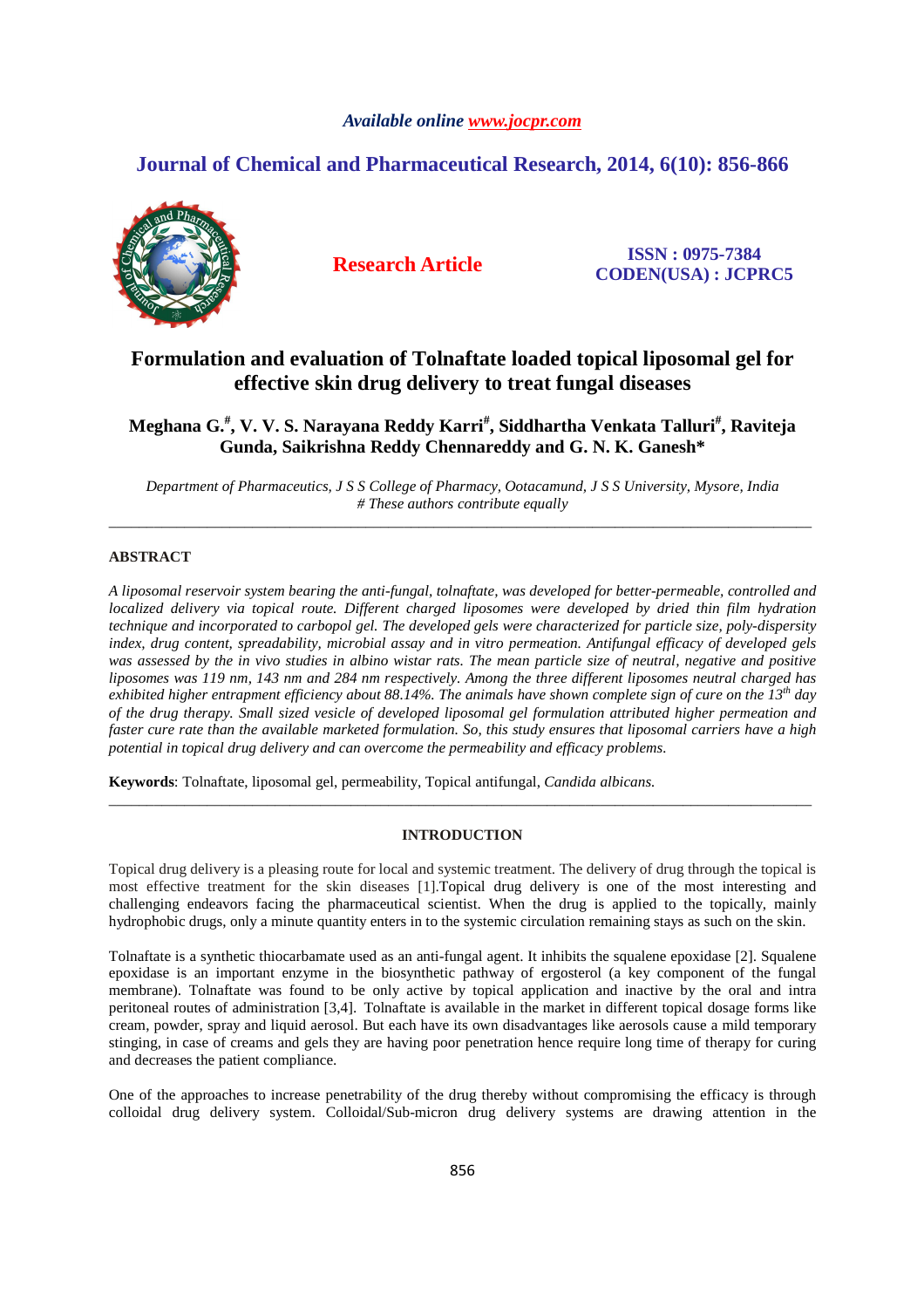pharmaceutical research for the commercialization as they (a) enhancing the permeability (b) elevating the drug efficacy (c) slower release makes sustained and prolonged action (d) very low intrinsic toxicity (5)

*\_\_\_\_\_\_\_\_\_\_\_\_\_\_\_\_\_\_\_\_\_\_\_\_\_\_\_\_\_\_\_\_\_\_\_\_\_\_\_\_\_\_\_\_\_\_\_\_\_\_\_\_\_\_\_\_\_\_\_\_\_\_\_\_\_\_\_\_\_\_\_\_\_\_\_\_\_\_*

Liposomes are the microscopic spheres made up of an aqueous core surrounded by the lipid shell [6,7,8]. Liposomes are (1) pharmaceutically acceptable  $\&$  stable (2) superior carriers (3) ability to encapsulate hydrophilic and lipophilic drugs (4) has higher protection against the degradation (5) enhanced bio-availability of drug [9,10]. They can entrap hydrophilic and lipophilic drugs and exhibit higher accumulation at the site of action and deliver the drugs in sustained and controlled rates [8].An important aspect of liposomes is the protection that they afford as an encapsulating agent against potentially damaging conditions in external environments. Liposomes are also an important system in their own right in medical, cosmetic, and industrial applications [11]. They have affinity to pass keratin of horny layer of skin and can penetrate deeper into skin and hence give better absorption. Topical liposome formulations could be more effective and less toxic than conventional formulations [12]. Topical formulations are also smart route for local and systemic treatment [1]. Hence in this study an attempt has made to formulate tolnaftate liposomal gel for potent skin penetration thereby increasing its efficacy.

# **EXPERIMENTAL SECTION**

# **Materials**

Tolnaftate was obtained as gift sample from Mole craft life sciences, Hyderabad, India. Soya bean lecithin, cholesterol, stearyl amine, dicetyl phosphate were purchased from sigma Aldrich, Mumbai, India. Sodium hydroxide and PEG 400 was obtained from SD fine chemicals, Chennai, India. Chloroform and ethanol was obtained from Merck, Mumbai, India. carbopol 971 P was obtained from Lubrizol, Mumbai, India. The equipment used in this study is rotary vacuum evaporator (Rotavapor® R-215), UV-Visible spectrophotometer (Shimadzu 1700E), Equitron probe sonicator (42 KHz, 120 W).

# **Methods**

# **Development of calibration curve for tolnaftate**

A stock solution of 1mg/mL of standard drug was prepared, later dilutions were made with ethanol. From this stock solution 10, 20, 30, 40, 50 µg/mL dilutions were prepared using ethanol. The  $\lambda_{\text{max}}$  of the drug was determined by scanning the dilutions between 200 to 400 nm using a UV-Visible spectrophotometer [13].

# **Preparation of tolnaftate liposomes**

The preparation of liposomes with soya lecithin containing tolnaftate was prepared by dried thin film hydration technique using rotary vacuum evaporator. Accurately weighed drug and other chemicals was dissolved in 10 mL of chloroform and stirred in mechanical stirrer to form a homogenous mixture. The mixture was dried in rotary evaporator with vacuum of about 25 mm Hg at 25  $^{\circ}$ C. The process was continued until all the chloroform gets evaporated to get a dried thin film on the surface of the vacuum flask. Add 10 mL of phosphate buffer saline (PBS) pH 7.4 and rotated at 25 <sup>o</sup>C without vacuum, to get a liposomal suspension of multi lamellar vesicles (MLVs). The composition and ratios of lecithin, cholesterol and stabilizers used for different types of liposomes were mentioned in the (Table 1). The liposomal dispersion obtained after hydration was sonicated for 30 min by bath sonicator to produce small and more uniform sized population of liposomes [14,15].

#### **Preparation of liposomal gel**

One gram of carbopol 971 P was dispersed into purified water under stirring. Then the specified quantity of benzyl alcohol was added to carbopol gel during stirring. The pH of carbopol was adjusted to 6.8-7.0 using 2N NaOH .The prepared liposomes was added to carbopol gel under mixing to get a 1% tolnaftate liposomal gel. Finally the pH was adjusted to 6.8-7.0 using 2N NaOH and make up the final volume [16].

### **Characterization of Liposomes**

# **Particle size and poly dispersibility index determination**

Mean droplet size and polydispersity of the liposomes were determined by dynamic light scattering (DLS) technique. The instrument used was Malvern Zetasizer Nano, Series ZEN1002 (Malvern, UK) in cuvette DTS0012 with a 532 nm green laser and a scattering angle of  $173^{\circ}$  [17].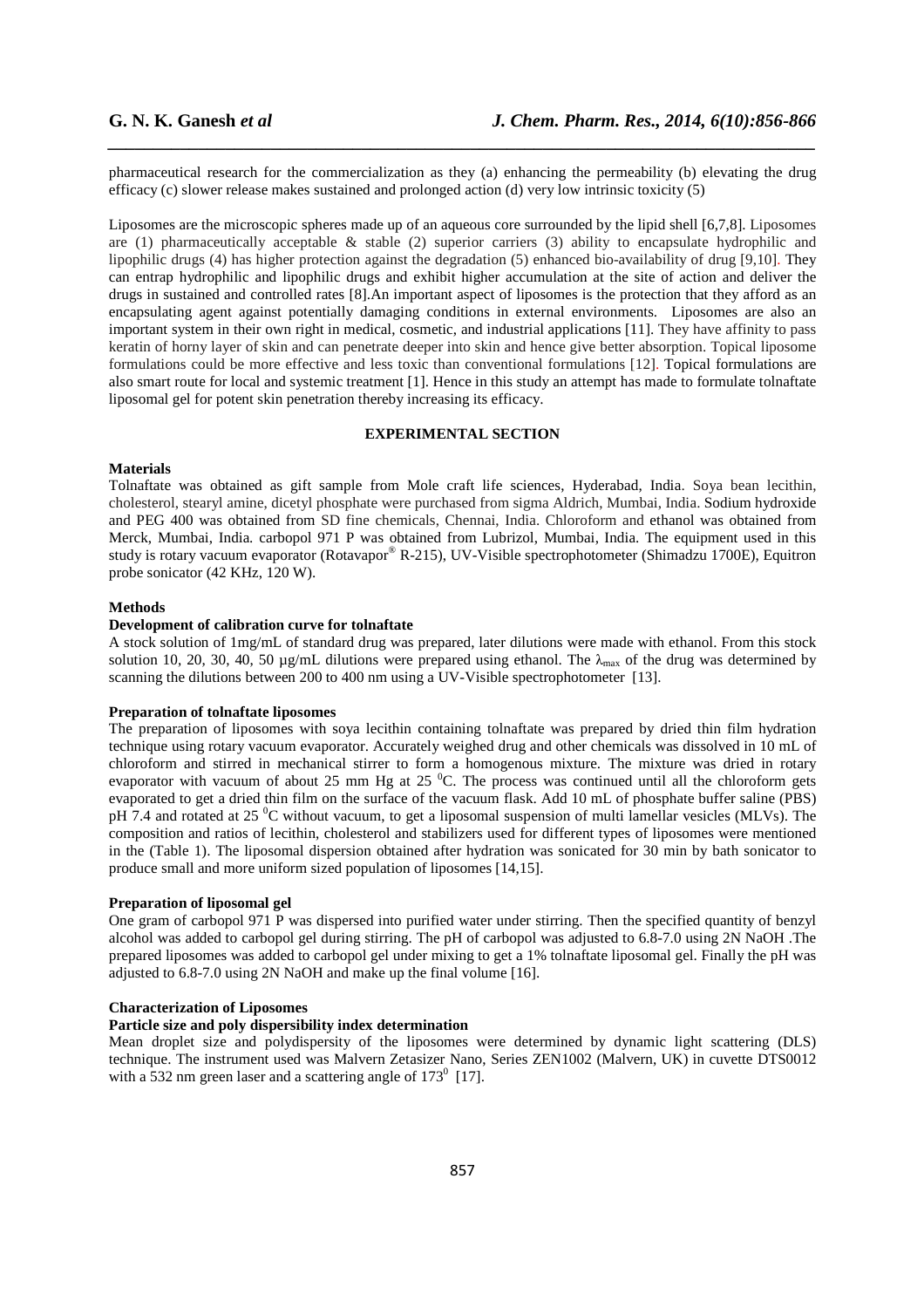### **Percentage of entrapment efficiency**

Liposomes were centrifuged and the supernatant was diluted with aliquot amount of ethanol and the concentration was determined by UV-Visible spectrophotometer. The amount of drug loaded was determined using the formula.

*\_\_\_\_\_\_\_\_\_\_\_\_\_\_\_\_\_\_\_\_\_\_\_\_\_\_\_\_\_\_\_\_\_\_\_\_\_\_\_\_\_\_\_\_\_\_\_\_\_\_\_\_\_\_\_\_\_\_\_\_\_\_\_\_\_\_\_\_\_\_\_\_\_\_\_\_\_\_*

% Entrapment efficiency  $=\frac{Amount of drug loaded}{(dashed - red)$  $\frac{1}{\text{label claim}} \times 100$ 

# **Short term stability studies**

The short-term stability was to monitor physical and chemical stabilities of the liquid form of tolnaftate liposomal formulations at  $4 \degree C$  and room temperature for up to one month. The stability parameter, such as, percentage of entrapment efficiency and pH was determined as a function of the storage time [18].

## **Characterization of Liposomal Gel**

# **Physical examination and homogenicity**

The prepared liposomes and liposomal gel formulations were inspected visually for their colour intensity difference. All developed gels were tested for homogeneity by visual inspection after the gels have been set in the container. They were also tested for their appearance and presence of any aggregates [19].

# **Determination of viscosity**

Brookfield DVE viscometer (Brookfield Engineering Laboratories, Inc., Middleboro, MA) was used for the determination of viscosity of the formulations. About 0.5 g of sample was taken for analysis without dilution the sample by using spindle no. 63 using different rpm at  $25\pm0.5^{\circ}$ C [20].

# **Determination of Spreadability**

Spreadability was determined by apparatus which was suitably modified in the laboratory and used for the study. It consists of a wooden block provided by a pulley at one end. By this method, spreadability was measured on the basis of 'Slip' and 'Drag' characteristics of liposomal gels. A ground glass slide was fixed on the block. 2 gm of liposomal gel under study was placed on the ground slide. The liposomal gel was then sandwiched between ground slide and another glass slide having the dimension of fixed ground slide, provided with the hook. A 1 kg weight was placed on the top of the two slides for 5 min to expel air and to provide a uniform film of the liposomal gel between the slides. Excess of the liposomal gel was scrapped from the edges. The top plate was then subjected to weight of 100 gm with the help of string attached to the hook and the time (in seconds) required by the top slide to cover a distance of 7.5 cm was noted. A shorter interval indicates better spreadability [21].

Spreading coefficient was determined by using the formula:

$$
S = m X \frac{l}{t}
$$

Where,  $S =$  Spreadability,  $m =$  Weight tied to upper slide,  $l =$  Length of glass slides  $t =$ Time taken to separate the slides completely from each other.

#### **Microbiological Assay**

Tolnaftate is active against *Candida albicans* (*C. albicans*) which is the most common species for dermal fungal infections. Hence it was chosen as fungal inoculum model for both microbial and *in vivo* studies. Petri-dishes containing 20 mL medium (Sabouraud dextrose agar) were seeded with 100 µl of the fungal inoculums *C. albicans*. The plates were dried at room temperature for 15 min. Wells, each 2 cm in diameter, were cut out of the agar. 2 g of neutral, positive and negative gel formulations were placed into each well. marketed cream (1%) equivalent to 2 g of formulation was used as reference. The fungal plates of *C. albicans* were incubated at 25 °C for 2 days. The zone of inhibition was observed after 48 h. The results were recorded by measuring the zones of growth inhibition surrounding the wells.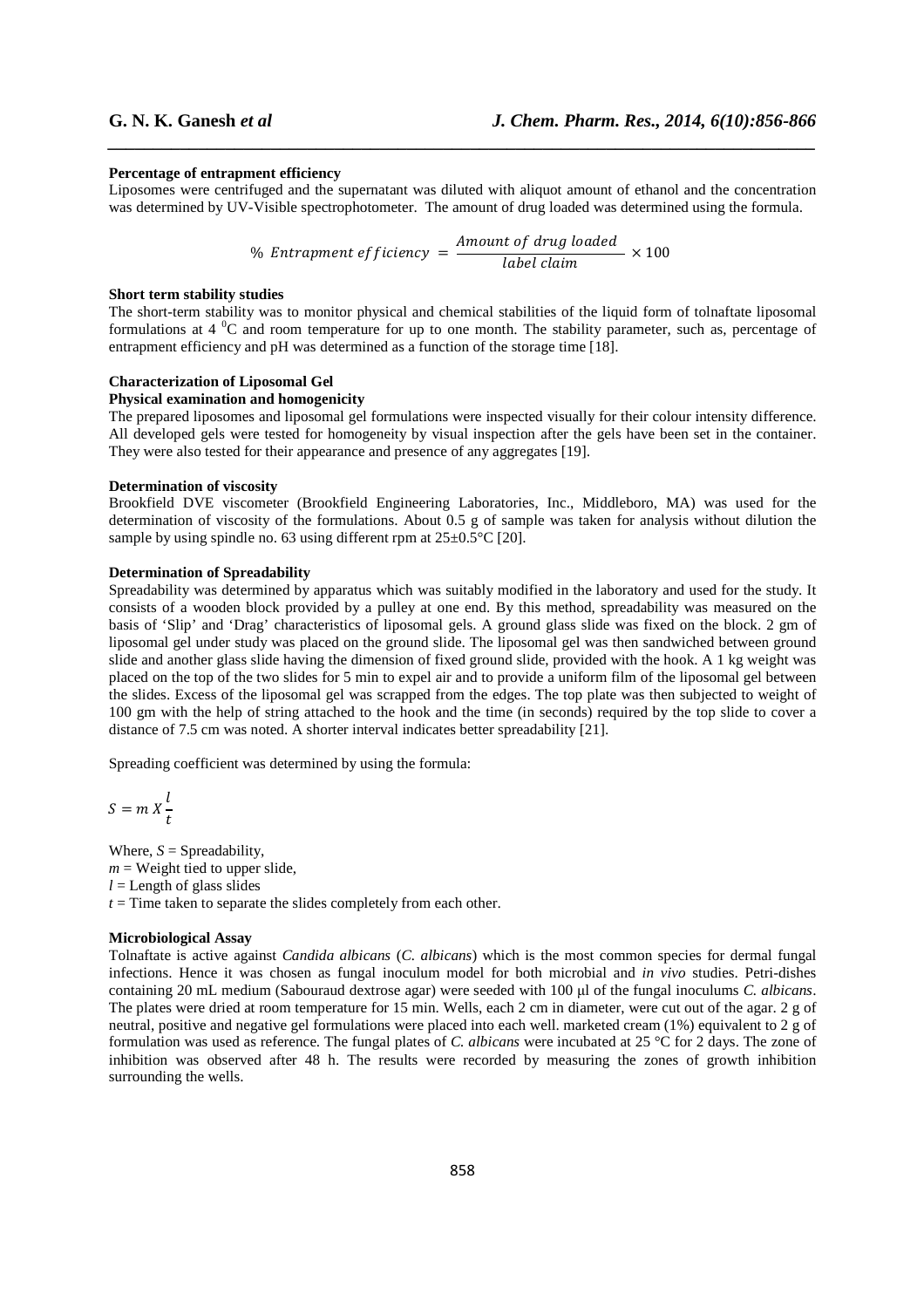### *Ex Vivo* **Permeation Studies**

Permeation studies of neutral, positive, negative liposomal gel formulations and marketed cream were performed using Franz diffusion cells with a diffusion area of 1.813cm<sup>2</sup>. Ethanol:PBS (pH 7.4) in 20:80 ratio was used as diffusion media with constant stirring using a magnetic stirrer at 300 rpm. The water bath was maintained at a temperature of  $32\pm0.5^{\circ}$ C. 200mg of each formulation was applied separately on the dorsal surface of pork skin. Five Franz diffusion cells were used simultaneously i.e. neutral, positive, negative, marketed cream and blank. One mL of sample was withdrawn from each in the time intervals of 0, 0.25, 0.5, 0.75, 1, 2, 4, 6 and 12 h respectively. The amount of tolnaftate in the collected sample was determined by UV-Spectrophotometer [22,23].

*\_\_\_\_\_\_\_\_\_\_\_\_\_\_\_\_\_\_\_\_\_\_\_\_\_\_\_\_\_\_\_\_\_\_\_\_\_\_\_\_\_\_\_\_\_\_\_\_\_\_\_\_\_\_\_\_\_\_\_\_\_\_\_\_\_\_\_\_\_\_\_\_\_\_\_\_\_\_*

After the permeation study of 12 h, the percentage drug retained on the skin at end of 12 h was determined by washing the skin three to four times with the ethanol solution. The solution was filtered through 0.22  $\mu$ m filter and was analysed for the entrapment efficiency using UV-Visible spectrophotometer. For estimating the drug retained in the skin, the skin was cut into small pieces and was homogenized, which was then sonicated in the ultrasonicator for 10 min followed by vortex mixing for 15 min. The sample was then centrifuged at 6000 rpm for 15 min. After centrifugation, supernatant was taken, filtered through 0.22  $\mu$ m filter and was analyzed for entrapment efficiency [24].

## **Invivo Studies**

Albino wistar rats (male) weighing  $150\pm20$  g were used for topical fungal cure rates studies. All animal experiments were approved by institutional animal ethical committee, J.S.S. College of Pharmacy, Ooty (Proposal no. JSSCP/IAEC/M.PHARM/PH CEUTICS/08/2012-2014). Animals were grouped in to 4 groups containing 3 animals in each group. Group I animals were treated neutral formulation, group II with positive formulation, group III with negative formulation and group IV with marketed cream. Negative control was maintained to confirm the cure is because of formulations but not a natural process.

The male wistar rats which are two months old were maintained by giving food and water at 21 °C. The infectious agent used for this *in vivo* study is *C. albicans*. The organism was obtained from J.S.S College of pharmacy, Ooty. The micromycetes were maintained on sabouraud dextrose Agar (SDA), containing 40 g of glucose, 10 g of agar and 10 g of peptone in pure distilled water. The cultures were stored at  $4^0C$  and sub cultured once a month. At the dorsal surface of the each rat, the areas of 5 cm<sup>2</sup> were cleaned and depilated. The infectious inoculums were prepared from a 6 day old culture of *C. albicans.* The inoculum was applied on the animal's dorsal surface immediately after the depilation and left for 3 days. The treatment was started on the 5<sup>th</sup> day of post inoculation and continued until complete recovery from the infection was achieved. Animals were treated once a day and the infected areas were scored visually for inflammation and scaling, as well as the presence of the pathogens by cultivating skin scales from infected loci in SDA plates containing 100 units/mL of penicillin and streptomycin, each day [24,25].

# **RESULTS AND DISCUSSION**

## **Preformulation Studies**

# **Standard calibration curve of tolnaftate in UV spectrophotometer**

The UV absorbance of tolnaftate standard solutions was in the range of 10-50µg/mL of drug in ethanol showed linearity at 257 nm. The linearity was plotted for absorbance (Abs) against concentration ( $\mu$ g/mL) with  $R^2$  value of 0.996 and with the slope equation  $y = 0.018x - 0.003$ .

#### **Preparation of tolnaftate liposomal gel**

The liposomes were prepared by dried thin film hydration technique using rotary evaporator with drug and carrier (soya lecithin). The formulation containing tolnaftate were prepared with different stabilizers like stearylamine and dicetyl phosphate and all other parameters like temperature, vacuum and stirring speed were kept constant. The composition and ratios of compounds are shown in (Table 2). Liposomes containing tolnaftate of optimized batch were mixed into the carbopol 971 P gel with an electrical mixer and finally the pH was adjusted to 6.8-7.0 using 2N NaOH and made up the final volume.

## **Characterisation of Liposomes**

The prepared liposomes were viewed under motic microscope (Figure 1). Mean particle size and polydispersity index of the liposomes were determined by Malvern Zetasizer. The mean particle diameter of neutral liposomes was found to be around 119 nm. The mean particle diameter of negatively charged vesicles was found to be 143 nm and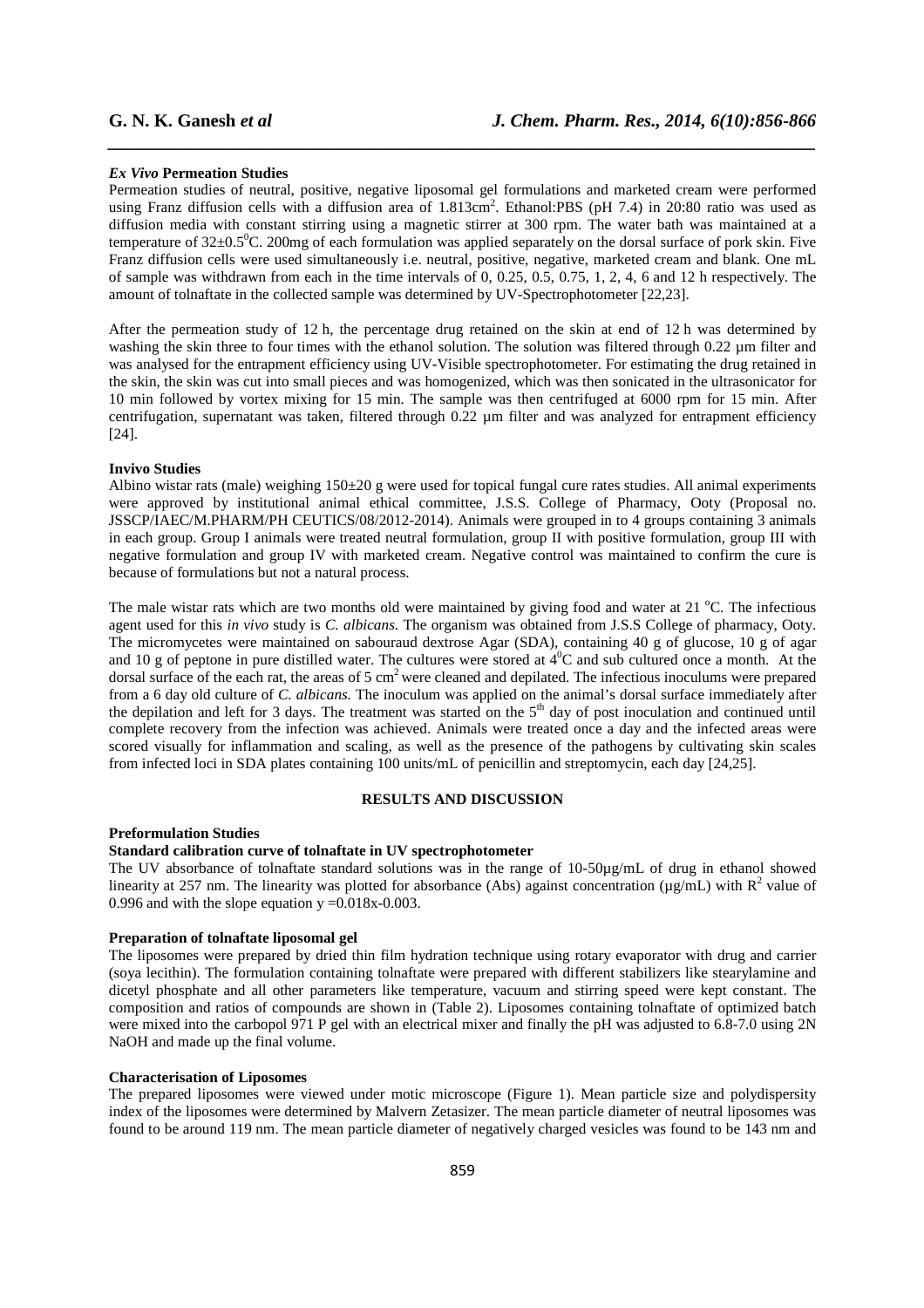positively charged was found to be 284 nm. These results can be attributed to the inclusion of a charge inducer (Stearylamine, Dicetyl phosphate) in liposomes, which increased the spacing between the adjacent bilayers, resulting in the formation of liposomes larger in size compared with the neutral ones (Table 3).

*\_\_\_\_\_\_\_\_\_\_\_\_\_\_\_\_\_\_\_\_\_\_\_\_\_\_\_\_\_\_\_\_\_\_\_\_\_\_\_\_\_\_\_\_\_\_\_\_\_\_\_\_\_\_\_\_\_\_\_\_\_\_\_\_\_\_\_\_\_\_\_\_\_\_\_\_\_\_*

| Table 1: Composition and ratios of lecithin, cholesterol and stabilizers for different types of liposomes |  |
|-----------------------------------------------------------------------------------------------------------|--|
|                                                                                                           |  |

|                                   | <b>Types of liposome</b> |                 |                 |  |  |
|-----------------------------------|--------------------------|-----------------|-----------------|--|--|
| <b>Ratio of ingredients</b>       | <b>Neutral</b>           | <b>Positive</b> | <b>Negative</b> |  |  |
|                                   | 5:5:0:0                  | 4.5:4.5:1:0     | 4.5:4.5:0:1     |  |  |
|                                   | 6:4:0:0                  | 5:4:1:0         | 5:4:0:1         |  |  |
| Lecithin:                         | 7:3:0:0                  | 6:3:1:0         | 6:3:0:1         |  |  |
| cholesterol:                      | 8:2:0:0                  | 7.2.1.0         | 7:2:0:1         |  |  |
|                                   | 9:1:0:0                  | 8:1:1:0         | 8:1:0:1         |  |  |
| Stearylamine:<br>dicetylphosphate | 4:6:0:0                  | 4:5:1:0         | 4:5:0:1         |  |  |
|                                   | 3:7:0:0                  | 3:6:1:0         | 3:6:0:1         |  |  |
|                                   | 2:8:0:0                  | 2:7:1:0         | 2:7:0:1         |  |  |
|                                   | 1:9:0:0                  | 1:8:1:0         | 1:8:0:1         |  |  |

**Table 2: The composition of optimized liposomal formulation** 

| <b>Type of</b><br>Liposome | Drug | Sova lecithin | Cholesterol Stearylamine | Dicetyl phosphate        |
|----------------------------|------|---------------|--------------------------|--------------------------|
| Neutral                    |      |               | $\overline{\phantom{a}}$ |                          |
| Positive                   |      |               |                          | $\overline{\phantom{0}}$ |
| Negative                   |      |               | $\overline{\phantom{a}}$ |                          |

**Table 3: Particle size and Poly dispersity index (PDI) of tolnaftate liposomes** 

| Type of liposome | <b>Particle Size</b><br>(nm) | <b>PDI</b> |
|------------------|------------------------------|------------|
| Neutral          | 119                          | 1.000      |
| Positive         | 284                          | 0.640      |
| Negative         | 143                          | 0.163      |

**Table 4: Stability of liposomes at 4 <sup>0</sup>C and 25 <sup>0</sup>C** 

| Type of  | Entrapment Efficiency at $4^{\circ}$ C |                  |                | Entrapment Efficiency at $25^{\circ}$ C |                |                  |
|----------|----------------------------------------|------------------|----------------|-----------------------------------------|----------------|------------------|
| Liposome | 0 day                                  | 15 days          | 1 month        | 0 day                                   | 15 days        | 1 month          |
| Neutral  | $88.14 + 0.28$                         | $87.12 + 0.89$   | $88.01 + 1.21$ | $88.14 + 0.72$                          | $87.66 + 1.6$  | $86.34 + 2.34$   |
| Positive | $82.8 + 0.47$                          | $83.92 \pm 0.48$ | $817 + 0.74$   | $82.8 + 0.96$                           | $81.51 + 1.12$ | $80.15 + 2.05$   |
| Negative | $84.23 \pm 0.21$                       | $82.16 \pm 0.29$ | $84.14 + 0.48$ | $84.23 + 0.75$                          | $83.92 + 0.97$ | $82.69 \pm 1.84$ |
|          |                                        |                  |                |                                         |                |                  |

*\*Values are Mean±S.D (n=5)* 

**Table 5: Stability study of liposomal gel at 4 <sup>o</sup>C** 

| <b>Type of liposome</b> | рH               |        |         | <b>Viscosity</b> |           |           |
|-------------------------|------------------|--------|---------|------------------|-----------|-----------|
|                         | 0 <sub>day</sub> | 15 dav | 1 month | 0 day            | 15 dav    | 1 month   |
| Neutral                 | 6.85             | 6.83   | 6.84    | 3724-3735        | 3732-3738 | 3725-3738 |
| Positive                | 6.89             | 6.86   | 6.85    | 5316-5381        | 5378-5399 | 5385-5398 |
| Negative                | 6.87             | 6.88   | 6.83    | 5030-5051        | 5030-5051 | 5027-5051 |

**Table 6: Stability study of liposomal gel at room temperature (25 <sup>0</sup>C)** 

| <b>Type of liposome</b> | рH               |         |         | <b>Viscosity</b> |           |           |
|-------------------------|------------------|---------|---------|------------------|-----------|-----------|
|                         | 0 <sub>day</sub> | 15 days | 1 month | 0 day            | 15 days   | 1 month   |
| Neutral                 | 6.85             | 6.85    | 6.84    | 3724-3735        | 3725-3738 | 3728-3739 |
| Positive                | 6.89             | 6.88    | 6.85    | 5381-5399        | 5383-5395 | 5136-5191 |
| Negative                | 6.87             | 6.86    | 6.84    | 5128-5316        | 5132-5319 | 5122-5198 |

**Table 7: Comparative data of % drug permeated, retained in skin and on skin** 

| $%$ Drug                                                                             | <b>Neutral</b> | <b>Negative</b> | <b>Positive</b> | <b>Marketed cream</b> |  |  |
|--------------------------------------------------------------------------------------|----------------|-----------------|-----------------|-----------------------|--|--|
| Permeated                                                                            | $58.2 + 0.6$   | $51.19 + 0.81$  | $44.8 + 0.9$    | $19.78 + 1.12$        |  |  |
| Retained in skin                                                                     | $29.33 + 0.5$  | $25.36 + 0.2$   | $20.56 + 0.43$  | $10.66 + 1.6$         |  |  |
| Retained on skin<br>$32.33 + 0.94$<br>$56.32 + 0.3$<br>$5.71 + 1.6$<br>$27.46 + 0.3$ |                |                 |                 |                       |  |  |
| *Values are Mean+S.D $(n=3)$                                                         |                |                 |                 |                       |  |  |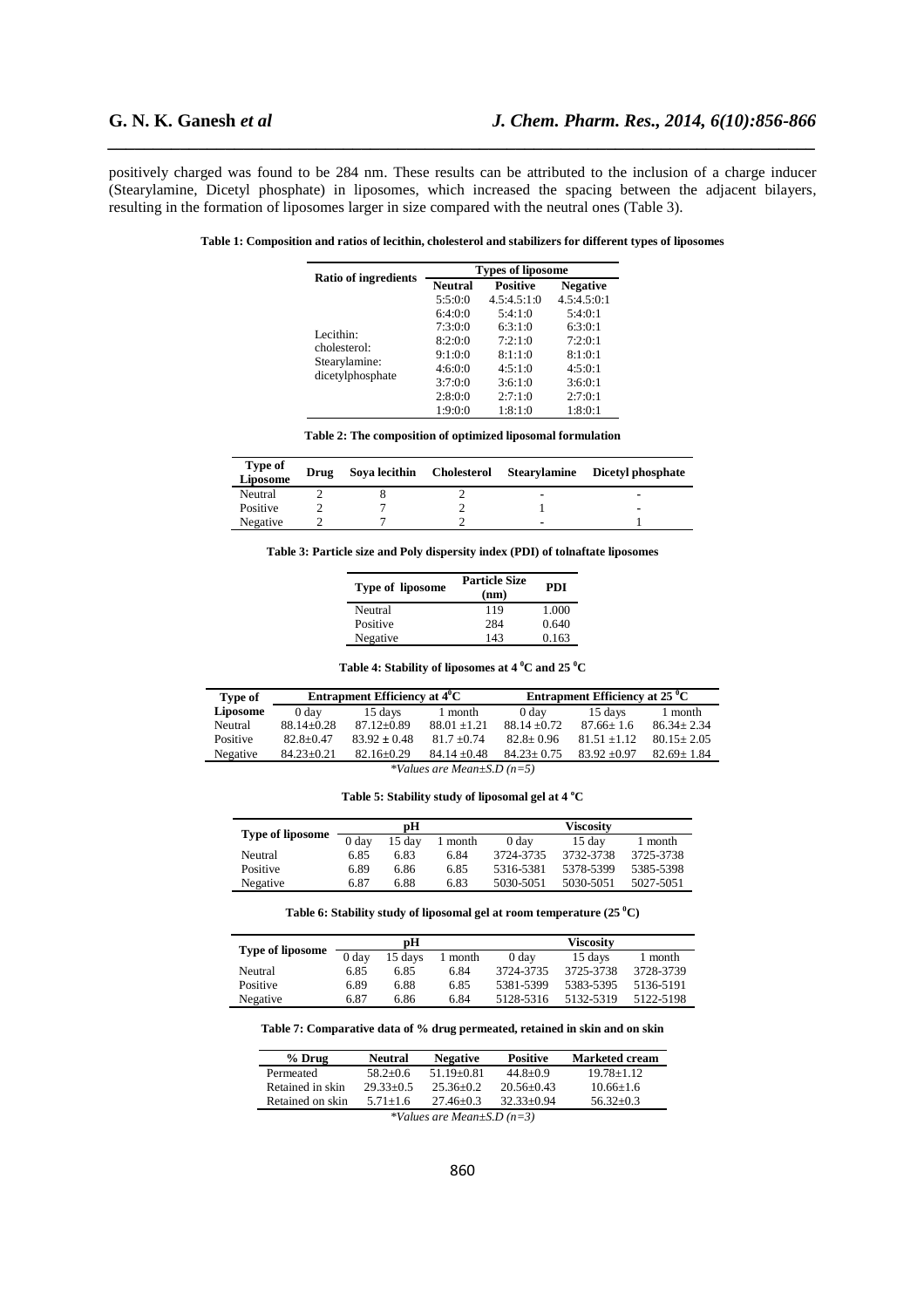# **Percentage of Entrapment efficiency**

The percentages of entrapment efficiency in neutral and charged liposomes were found to be 88.14%, 82.8% and 84.23% respectively. The percentage drug loading was optimum in neutral liposomes when compared with charged liposomes.

*\_\_\_\_\_\_\_\_\_\_\_\_\_\_\_\_\_\_\_\_\_\_\_\_\_\_\_\_\_\_\_\_\_\_\_\_\_\_\_\_\_\_\_\_\_\_\_\_\_\_\_\_\_\_\_\_\_\_\_\_\_\_\_\_\_\_\_\_\_\_\_\_\_\_\_\_\_\_*



**Figure 1: SEM image of formulated liposome** 

# **Characterization of Liposomal Gel**

# **Physical examination and homogenicity**

The prepared liposomal gel formulations were inspected visually for their colour, homogenicity, consistency and phase separation. All the liposomal gel formulations were found to be homogenous without any colour intensity differences and aggregates. The pH values of all the prepared formulations ranged from 6.8-7.0, which is considered to be acceptable for avoiding the risk of irritation upon application to the skin.

# **Spreading coefficient**

The spreadability of neutral, positive, negative and marketed cream was found to be 39, 35, 38.30 and 20.57 respectively. Based on the values neutral and charged liposomal gel formulation having high spreadability coefficient than marketed cream because the gel formulations are having less viscous compare to creams. Acceptability and clinical efficacy of topical preparations require possessing optimal mechanical properties (ease of removal from the container, spreadability on the substrate), rheological properties (viscosity, elasticity, thixotropy and flowability) and other desired properties such as bio adhesion, desired drug release and absorption. The efficacy of topical therapy depends on the patient spreading the formulation in an even layer to deliver a standard dose. The optimum consistency of such formulation helps to ensure that a suitable dose is applied or delivered to the target site. The delivery of the correct dose of the drug depends highly on the spreadability of the formulation so spreadability is directly proportional to efficacy. Based on this it was concluded that formulated liposomal gel formulations were having more efficacy than marketed cream.

# **Microbial assay**

The images for zone of inhibition are shown in the (Figure 2). The zone of inhibition of neutral, positive, negative and marketed cream were found to be  $0.64 \pm 0.17$  mm,  $0.59 \pm 0.23$  mm,  $0.45 \pm 0.18$  mm and  $0.12 \pm 0.05$  mm respectively. Based on these results, the neutral showed maximum inhibitory effect on fungal strain *C. albicans*  followed by positive, negative formulations and marketed cream. The results indicated that neutral, positive, negative formulations were having higher release behavior and higher penetration capacity compare to marketed cream. It was also found that neutral, positive, negative have high zone of inhibition compared to marketed cream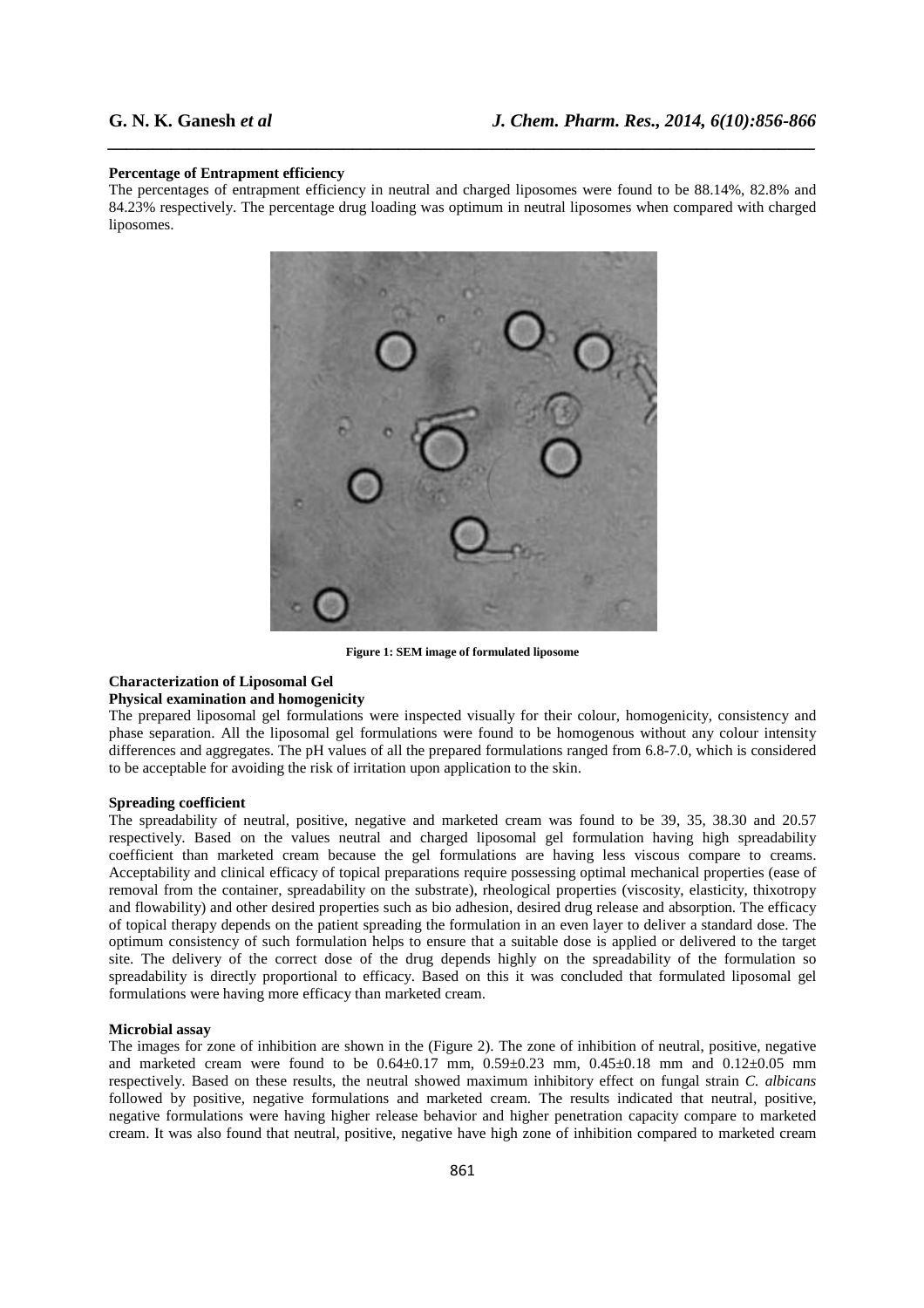this may be due to the drug in the vesicles of the 3 gels were highly lipophilic compared to drug as such present in marketed cream as a result high uptake of lipophilic compounds by fungal strains lead to higher zone of inhibition. This microbial assay has also exposed the fact that lower viscosity gel has higher release rates in addition to low vesicle sizes which has higher penetration and together leads to high zones of fungal inhibition. Hence, it was further concluded that as the vesicle size and viscosity of the formulation decreased, the zone of inhibition produced was also found to be increased.

*\_\_\_\_\_\_\_\_\_\_\_\_\_\_\_\_\_\_\_\_\_\_\_\_\_\_\_\_\_\_\_\_\_\_\_\_\_\_\_\_\_\_\_\_\_\_\_\_\_\_\_\_\_\_\_\_\_\_\_\_\_\_\_\_\_\_\_\_\_\_\_\_\_\_\_\_\_\_*



**Figure 2: Images for zone of inhibition** 

# **Stability studies**

Results of different parameters for liposomes (Entrapment efficiency) and liposomal gel (pH and viscosity) during stability period (Table 4, 5, 6). From results it can be concluded that at room temperature and freeze temperature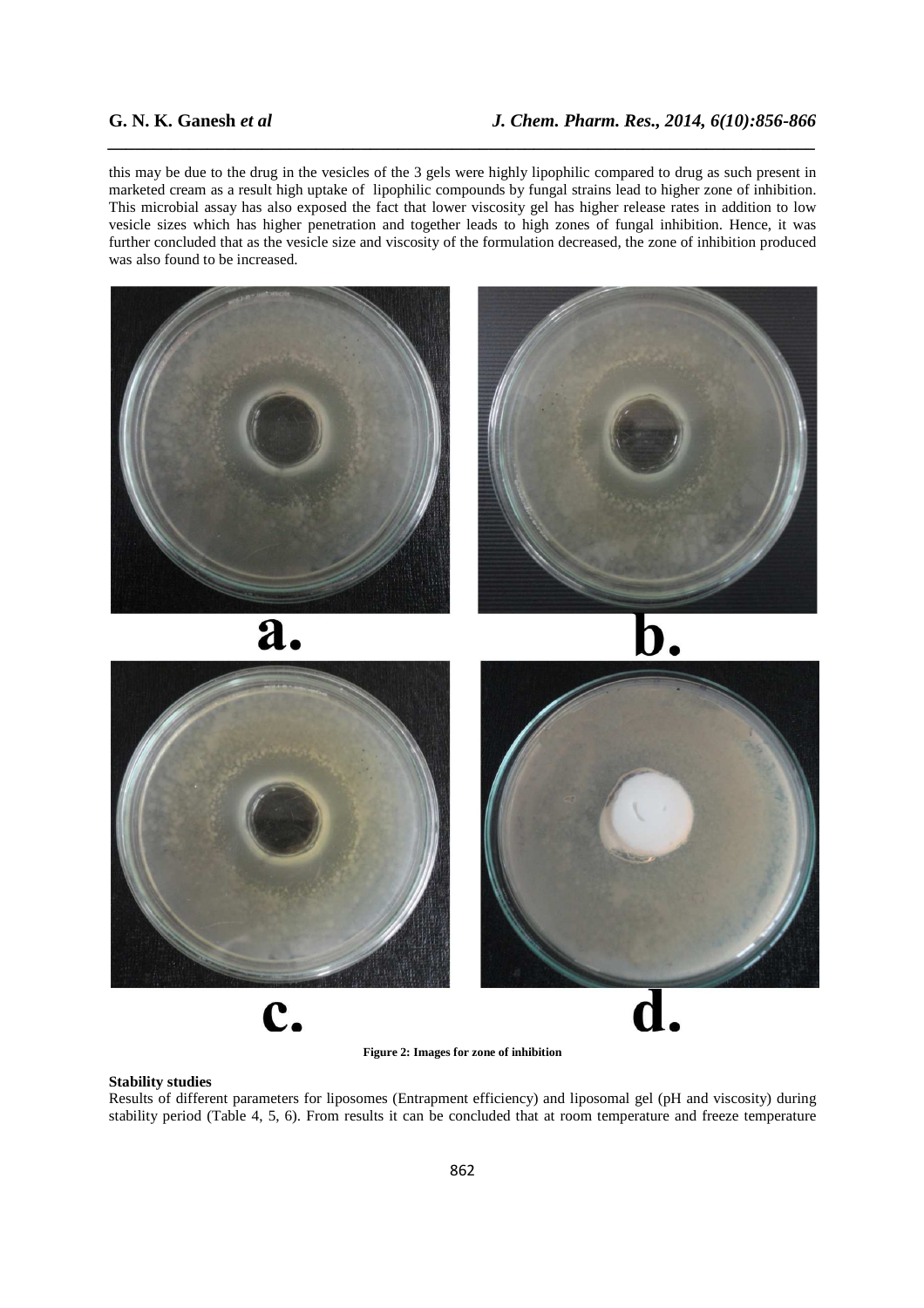**.** 



*\_\_\_\_\_\_\_\_\_\_\_\_\_\_\_\_\_\_\_\_\_\_\_\_\_\_\_\_\_\_\_\_\_\_\_\_\_\_\_\_\_\_\_\_\_\_\_\_\_\_\_\_\_\_\_\_\_\_\_\_\_\_\_\_\_\_\_\_\_\_\_\_\_\_\_\_\_\_*



**Figure 3: Comparative ex** *vivo* **diffusion profile at pH 7.4 study** 

# **Liposomal formulations**

# *Ex Vivo* **Permeation Studies**

The permeation profile was obtained by placing neutral, positive and negative formulations and marketed cream (each containing 2 mg of Tolnaftate) on the pork dorsal ear skin in the Franz diffusion cell. The results for permeation studies i.e. % drug permeated (receptor chamber), % retained in the skin, % retained on the skin (donor chamber) were listed in the (Figure 3). It was observed that tolnaftate concentration steadily increased in the receptor medium with increase in time, where the permeation profile generally followed Fick's diffusion law. The % cumulative amount of tolnaftate permeated from neutral, negative, positive formulations and marketed cream at the end of  $12^{th}$  h after application was found to be  $58.2\pm0.6$ ,  $51.19\pm0.81$ ,  $44.84\pm0.9$  and  $19.78\pm1.12$ . Smaller vesicle size of neutral, negative, positive provides larger area for permeation of drug in to skin and high drug concentration on the affected area results in a larger concentration gradient, which is a necessity for efficient dermal drug delivery. The permeation was observed maximum with formulated liposomal gels. The marketed cream which was used as a control had retained large amount of the drug on the skin (56.32±0.3).The retention of drug in the skin was observed maximum with neutral liposomal gel (29.33±0.5), followed by negative (25.36±0.2), positive (20.56±0.43) which is due to less viscosity and low vesicle size of the neutral liposomal gel followed by negative and positive liposomal gel (Table 7).

After permeation studies ANOVA by post tukey multiple comparison of all columns was used to calculate the significance (P<0.05) of permeation difference between each formulations. Based on the ANOVA data using post tukey multiple comparison of all columns at  $12<sup>th</sup>$  h release of each formulation, it was conclude that the neutral, negative, positive, and marketed cream were extremely significant (P<0.05) in their permeation, possibly due to slower release and poor permeation of marked cream and lower vesicle size of neutral liposomal gel compare to negative and positive liposomal gel the killing of fungus is possible only if larger amount of drug retains into the skin layers and with higher permeability.

## **Invivo studies**

First symptoms (small scaly redness) on the rats inoculated with *C. albicans* were observed on the 5<sup>th</sup> day of the experiment, while later  $(8<sup>th</sup>$  day), they were exhibiting in blood wounds, around 5 mm in diameter. The treatment was started on the  $5<sup>th</sup>$  day of the experiment. The lesions and wounds started curing by the  $8<sup>th</sup>$  day itself for neutral, positive, negative formulations. On the  $13<sup>th</sup>$  day of the treatment with neutral, positive, negative formulations, the rats were completely cured, there were no visually observed symptoms, Animals treated with the commercial cream, were cured after 16 days of treatment (Figure 4).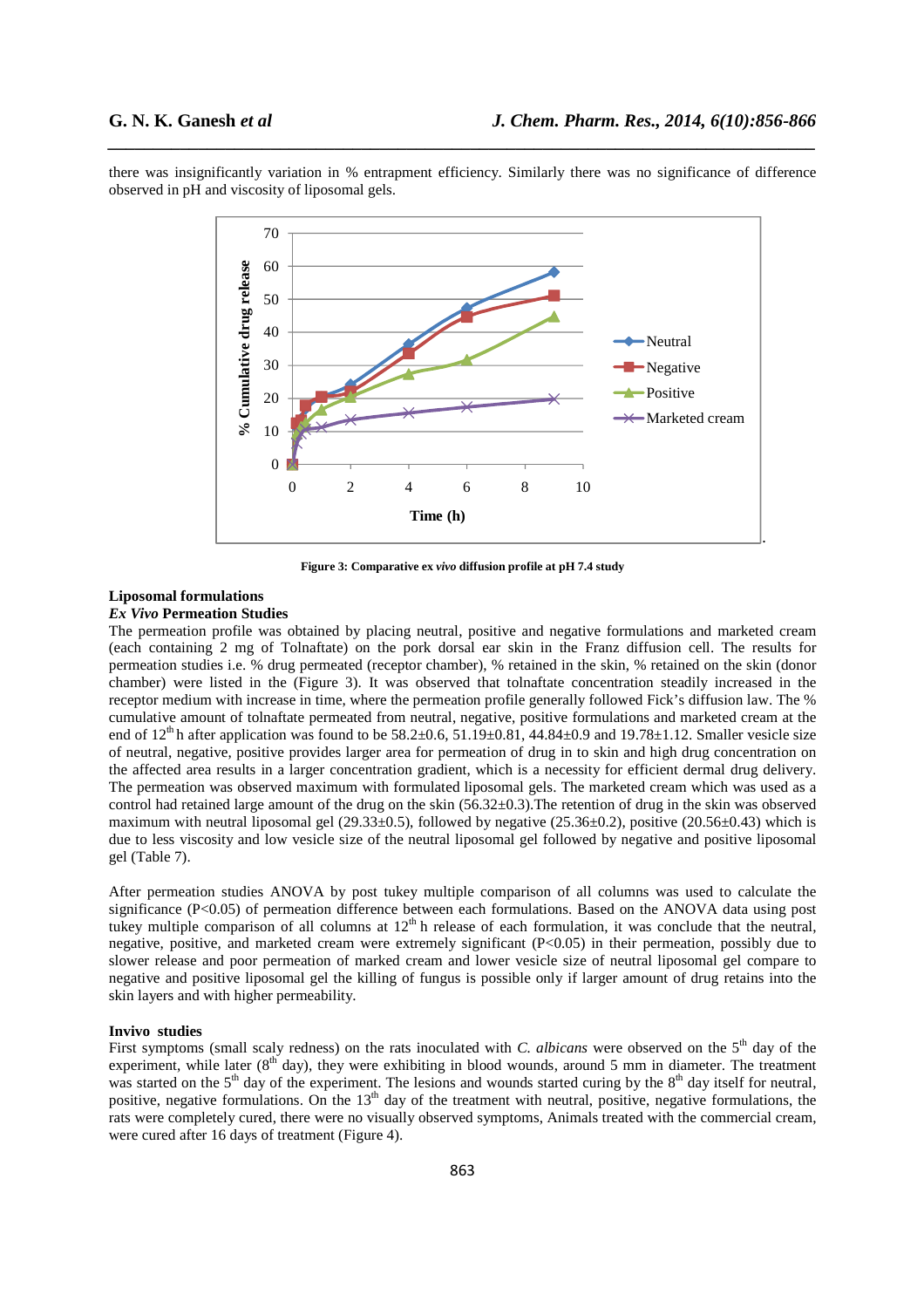

*\_\_\_\_\_\_\_\_\_\_\_\_\_\_\_\_\_\_\_\_\_\_\_\_\_\_\_\_\_\_\_\_\_\_\_\_\_\_\_\_\_\_\_\_\_\_\_\_\_\_\_\_\_\_\_\_\_\_\_\_\_\_\_\_\_\_\_\_\_\_\_\_\_\_\_\_\_\_*

**Figure 4: Images of animals during 5th, 8th and 14th day of treatment with neutral, positive, negative liposomal gel, Marketed cream and negative control** 

On the final day (Day 14) to make conformation of fungus was completely cured small quantity of skin was scrapped from infected area and cultured on SDA plates and then incubated. Up on 4 days of incubation the plates were scored for fungal colonies and statistical data produced using one way ANOVA followed by post-tukey multiple comparison test. Based on ANOVA data it was concluded that neutral, positive and negative formulations are extremely significant (P <0.05) than marketed cream and negative control, since the number of colony forming units (CFU) were more for marketed cream which is near similar to that of negative control (Figure 5). This is due to the fact that neutral, positive and negative liposomes have less vesicle size and high lipophilicity which allow high concentrations of drug to penetrate to the skin and functionally create a drug depot in the stratum corneum and epidermis. Hence neutral, positive and negative formulations have a good therapeutic and antifungal effect and could represent possible alternative for the treatment of patient infected by dermartomycoses compared to marketed cream.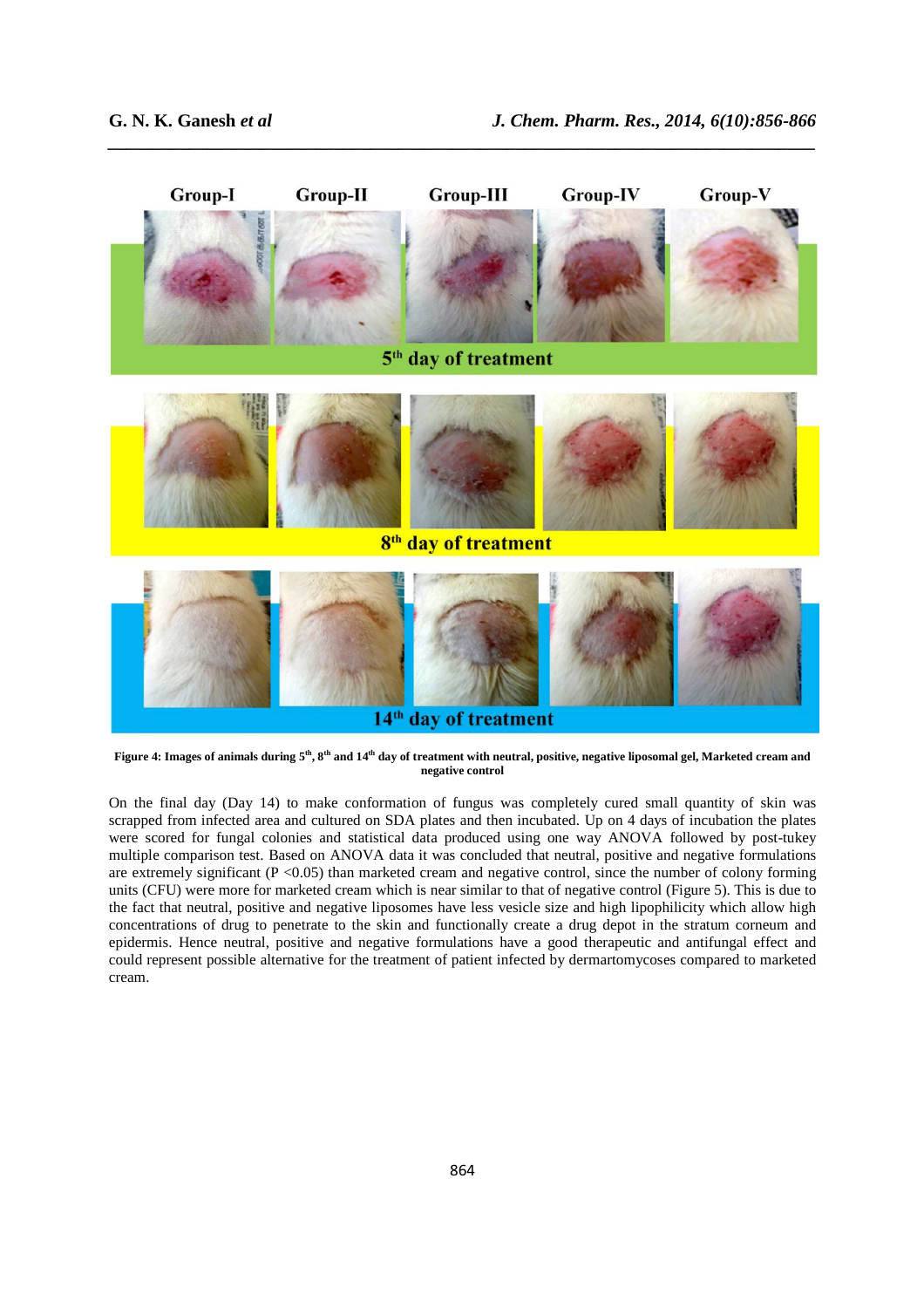

**Figure 5: Comparative representation of number of CFU after post post-antifungal animal study antifungal animal study**

### **CONCLUSION**

The formulated liposomal gels shown a significant permeation and topical fungal cure rates compared to marketed The formulated liposomal gels shown a significant permeation and topical fungal cure rates compared to marketed<br>cream. A higher permeation and cure rate is due to less size of particles. This study further confirms that li gels provided greater permeation followed by cure rates of poorly soluble drugs which are intended for topical use to overcome the permeability and efficacy problems. ignificant permeation and topical fungal cure rates com<br>is due to less size of particles. This study further confil<br>by cure rates of poorly soluble drugs which are intende-<br>oblems.<br>ft life sciences, Hyderabad, India for ki

## **Acknowledgements**

The author would like to thank Mole craft life sciences, Hyderabad, India for kindly providing the gift sample of tolnaftate.

#### **REFERENCES**

[1] HE Schaeffer; DL Krohn . *Invest. Ophthalmol. Vis. Sci*., **1982**, 22(2), 220-7.

- [2] NS Ryder; I Frank; MC Dupont . *Antimicrob. Agents. Ch*., **1986**, 29(5), 858-60.
- [3] T Noguchi; A Kaji; Y Igarashi; A Shigematsu; K Taniguchi.  *Chemother.,* **1962,** 259

[4] MJ Weinstein; EM Oden; E Moss. *Antimicrob. Agents. Ch*., **1964,** 10, 595.

[5] T Venkata Siddhartha; V Senthil; Ilindra Sai Kishan; Rizwan Basha Khatwal; SubbaRao V Madhunapantula. *Curr. Drug. Deliv.,* **2014,** 11(4), 72- -85.

[6] A Chonn; PR Cullis. *Curr. Opin. Biotech*., **1995,** 6(6), 698-708.

[7] Sharma P; Chawla A; Arora S; Pawar P. *J. Adv. Pharm. Tech. Res*., **2012**, 3, 147-59.

[8] Surender Verma; SK Singh; Navneet Syan; Pooja Mathur; Vinay Valecha. *Journal of Chemical and Pharamceutical research.,* **2010**, 2(2), 496 496-509.

[9] MM Nounou; LK El-Khordagui; NA Khalafallah; SA Khalil. Acta. Pharm., 2006, 56(3), 311-24.

[10]K Kaur; A Gupta; RK Narang; RSR Murthy. K *J. Adv. Pharm. Tech. Res*., **2010,** 1(2), 145.

[11]DD Lasic. *Trends. Biotechnol*., **1998,** 16(7), 307-21.

[12] A Glava; M Dodov; M Simonoska; A Gora; K Inova. *Bull. Chem. Tech. Macedonia.*, **2005**, 24 (1), 59-5.

[13]VVS Narayana Reddy K; R Suresh Kumar; E Hemnath; T Venkata Siddhartha; Karthik Yamjala; Rajkumar [13] VVS Narayana Reddy K; R Suresh Kumar; E Hemi<br>Malayandi. *Int. J. Pharm. Pharm. Sci.*, **2014,** 6, 586-90.